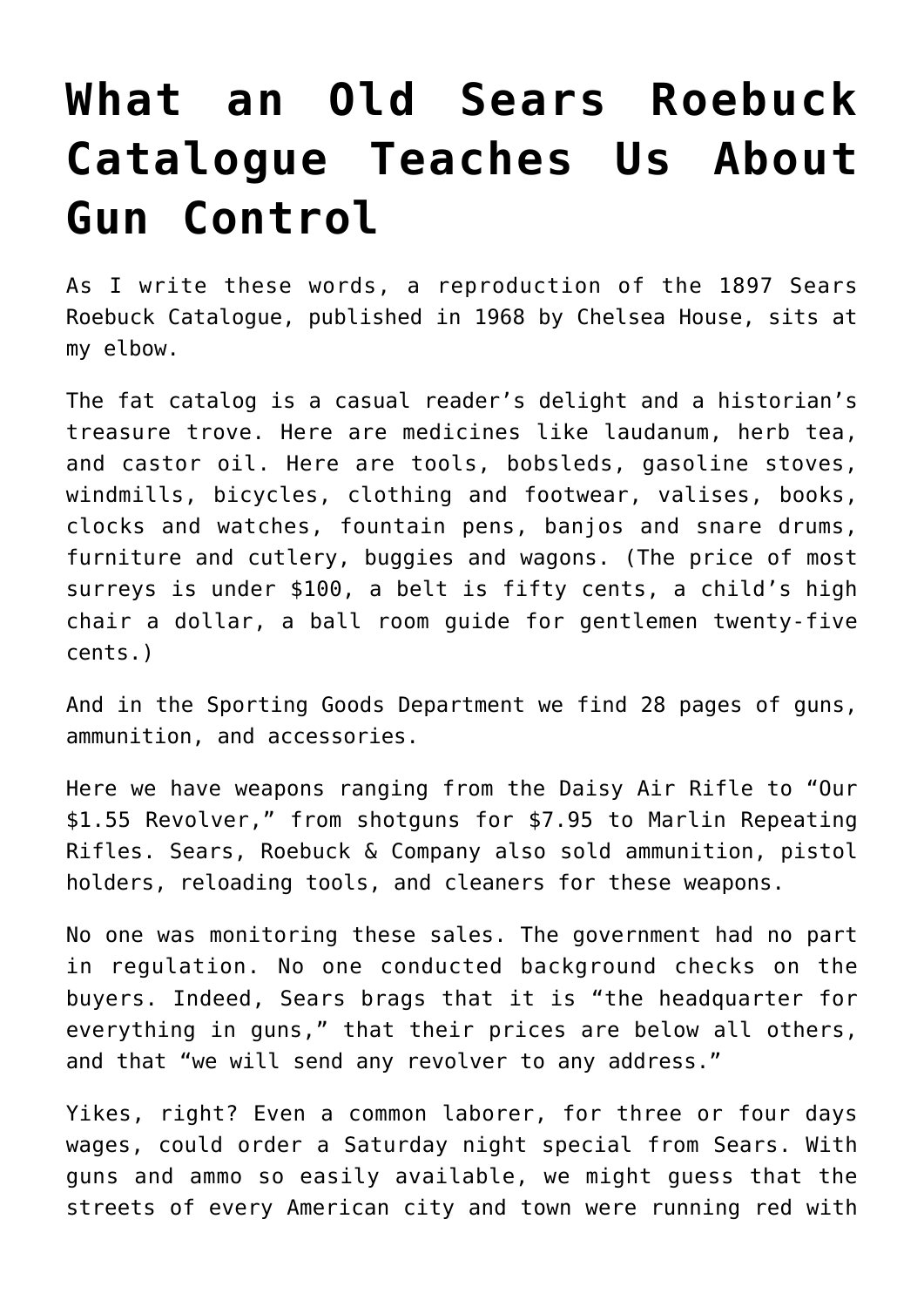blood every day of the week. Mass murder surely occurred on a weekly basis. Assassination and terrorist attacks must have happened so regularly that no one blinked an eye.

We might guess so, but we would be wrong.

In 1900, the number of murders and "non-negligent homicides" in the United States was approximately 1 in every 100,000 inhabitants (This figure and the others in this paragraph include all murders, not just those by firearms.) In 1980, that figure was close to 11 murders per 100,000 people. Since then, that figure has declined to between 4 and 5 murders per 100,000. (For a deeper analysis, see [here.](https://haciendapublishing.com/medicalsentinel/homicide-and-suicide-america-1900-1998)) Bear in mind too that unlike today, a gunshot wound in 1900 frequently resulted in death.

These statistics contrasted with the easy availability of guns should raise some questions. Why in 1900, when firearms were so readily accessible, were murders so infrequent? Why are murders today quadruple what they were in 1900? Based on what gun-control activists tell us, shouldn't we expect the exact opposite?

Doubtless such questions might provoke many responses. They deserve study by investigators whose education, credentials, and research are superior to my own. But surely some obvious reasons account for our higher murder rate. Here are a few of them.

First, our recent ancestors had more respect than we do for human life. People living in 1900 died from diseases and ailments now vanquished. They were more familiar with death than most of us living today. Relatives often died at home rather than in a hospital. In a time of high infant mortality and death due to diseases now casually treated with antibiotics, perhaps each life was regarded as special.

In addition, the men and women of 1900 were not drenched in today's artificial violence. According to some studies, the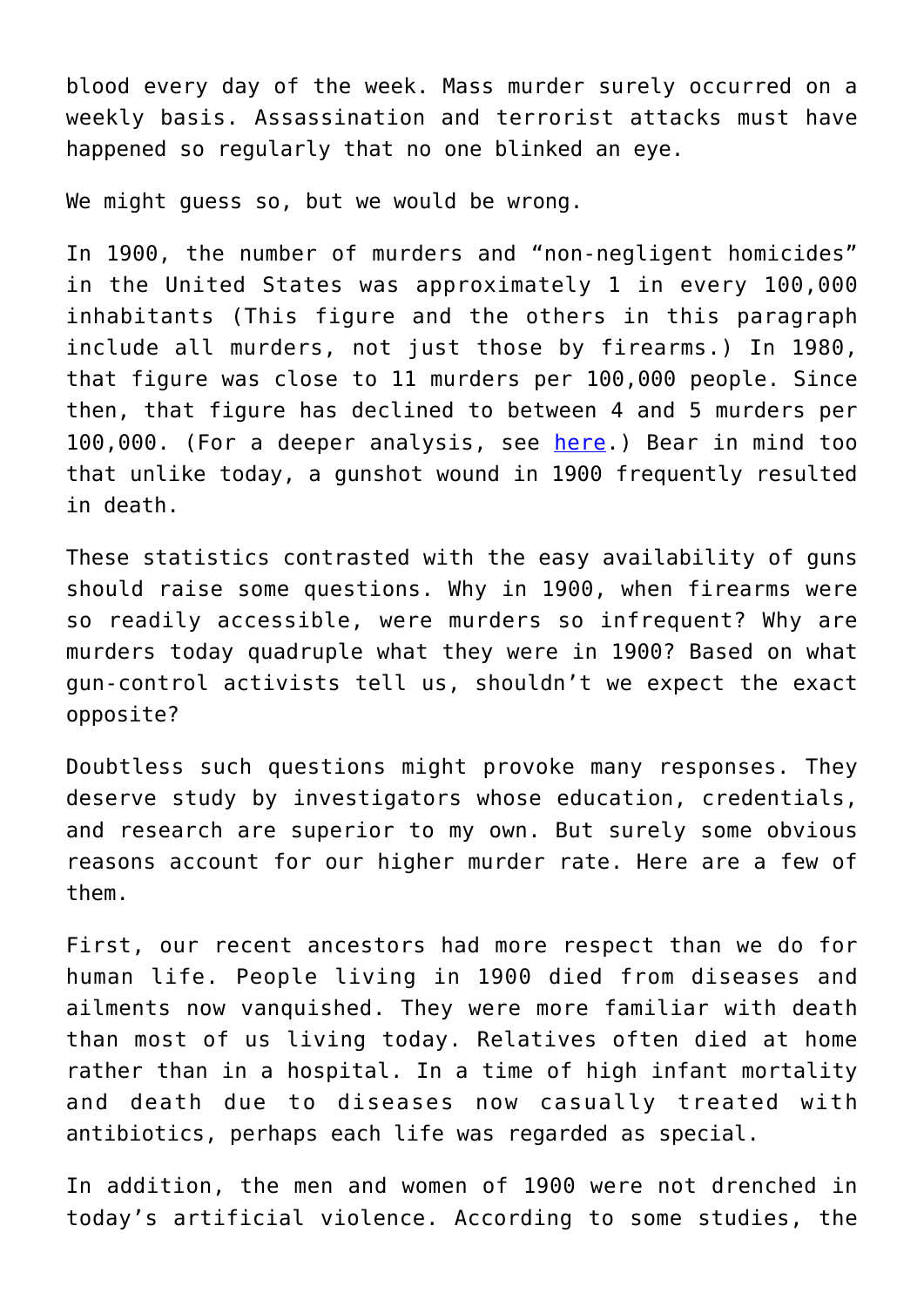average young person will see 200,000 acts of violence in movies and on television by the age of 18. Furthermore, numerous studies show that playing violent video games lead to aggressiveness, especially in young men. Were Mortal Kombat, Postal, and Mad World available to sixteen-year-old Johnny in 1900, perhaps he too would have been more prone to take to the streets with his father's revolver.

The breakdown of the family, accompanied by the erosion of religious faith and moral teaching in schools and the public square, has surely contributed as well to the increase in gun violence and the murder rate. Young men growing up fatherless, the belief that we can create our own moral code, the move away from the Commandments, including the one enjoining us not to kill, may all contribute to our higher murder rates.

Many citizens today advocate "gun control." If we restrict or eliminate gun ownership, their argument goes, we will reduce the number of murders. Nevertheless, the puzzle remains: Why were so few of our ancestors shooting one another when guns could be bought as easily as soap, shoes, and slipcovers?

Instead of pointing at firearms as the cause of violence, maybe we should ask: "What sort of people have we become? What part of our humanity have we lost in the past six-score years?"

To steal a construct from Shakespeare: Perhaps the fault lies not in our guns, but in ourselves.

—

*Dear Readers,*

*Big Tech is suppressing our reach, refusing to let us advertise and squelching our ability to serve up a steady diet of truth and ideas. Help us fight back by [becoming a](https://www.chroniclesmagazine.org/subscribe/) [member](https://www.chroniclesmagazine.org/subscribe/) for just \$5 a month and then join the discussion on*